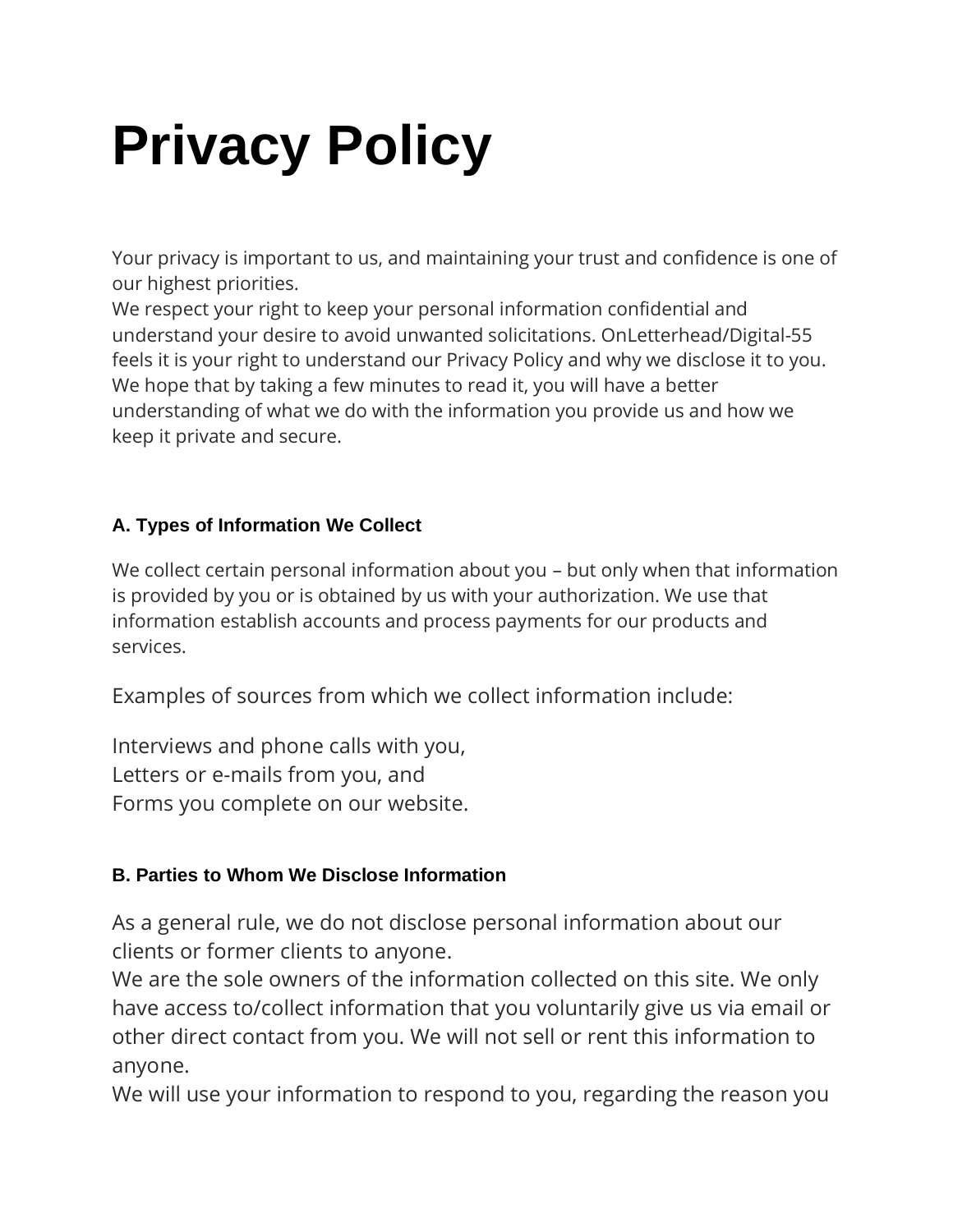contacted us. We will not share your information with any third party outside of our organization, other than as necessary to fulfill your request. Unless you ask us not to, we may contact you via email in the future to tell you about specials, new products or services, or changes to this privacy policy.

Your Access to and Control Over Information FR You may opt out of any future contacts from us at any time. You can do the following at any time by contacting us via the email address or phone number given on our website:

See what data we have about you, if any. Change/correct any data we have about you. Have us delete any data we have about you. Express any concern you have about our use of your data. Security **EX** We take precautions to protect your information. When you submit sensitive information via the website, your information is protected both online and offline.

Wherever we collect sensitive information (such as credit card data), that information is encrypted and transmitted to us in a secure way – please note that we can always exchange sensitive information verbally so no sensitive information about you or your account is done via the internet.. While we use encryption to protect sensitive information transmitted online, we also protect your information offline. Only employees who need the information to perform a specific job (for example, billing or customer service) are granted access to personally identifiable information. The computers/servers in which we store personally identifiable information are kept in a secure environment.

## **C. Updates**

Our Privacy Policy may change from time to time and all updates will be posted on this page.